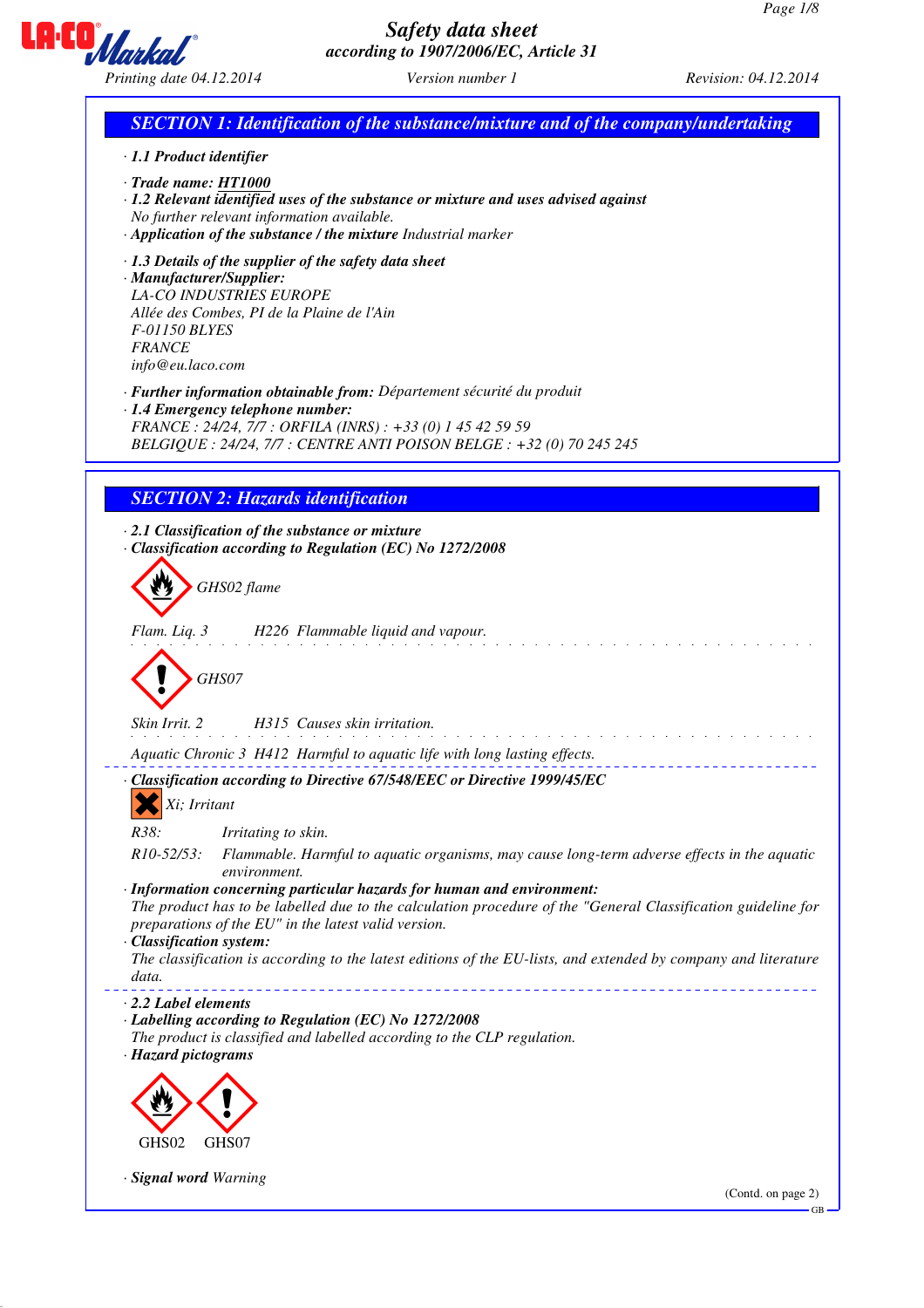

### *Trade name: HT1000*

| · Hazard statements            |                                                                                                                              |
|--------------------------------|------------------------------------------------------------------------------------------------------------------------------|
|                                |                                                                                                                              |
|                                | H226 Flammable liquid and vapour.                                                                                            |
| H315 Causes skin irritation.   |                                                                                                                              |
|                                | H412 Harmful to aquatic life with long lasting effects.                                                                      |
| · Precautionary statements     |                                                                                                                              |
| P210                           | Keep away from heat/sparks/open flames/hot surfaces. - No smoking.                                                           |
| P <sub>241</sub>               | Use explosion-proof electrical/ventilating/lighting/equipment.                                                               |
| P <sub>280</sub>               | Wear protective gloves/protective clothing/eye protection/face protection.                                                   |
|                                | P303+P361+P353 IF ON SKIN (or hair): Remove/Take off immediately all contaminated clothing. Rinse skin<br>with water/shower. |
| P321                           | Specific treatment (see on this label).                                                                                      |
| <i>P501</i>                    | Dispose of contents/container in accordance with local/regional/national/international<br>regulations.                       |
|                                |                                                                                                                              |
| GHS <sub>02</sub><br>GHS07     |                                                                                                                              |
| · Signal word Warning          |                                                                                                                              |
| · Hazard statements            |                                                                                                                              |
|                                |                                                                                                                              |
| $\cdot$ 2.3 Other hazards      | H412 Harmful to aquatic life with long lasting effects.                                                                      |
|                                |                                                                                                                              |
| · <b>PBT</b> : Not applicable. | · Results of PBT and vPvB assessment                                                                                         |

# *SECTION 3: Composition/information on ingredients*

*· 3.2 Chemical characterisation: Mixtures*

*· Description: Mixture of substances listed below with nonhazardous additions.*

| · Dangerous components: |                                                                                                                                                                   |                |
|-------------------------|-------------------------------------------------------------------------------------------------------------------------------------------------------------------|----------------|
| CAS: 1330-20-7          | xylene                                                                                                                                                            | $12.5 - 520\%$ |
|                         | EINECS: 215-535-7 $Xn R20/21$ ; $Xi R38$                                                                                                                          |                |
|                         | R 10                                                                                                                                                              |                |
|                         | $\circledast$ Flam. Liq. 3, H226; $\circledast$ Acute Tox. 4, H312; Acute Tox. 4, H332;<br>Skin Irrit. 2, H315                                                    |                |
| CAS: 64742-95-6         | Solvent naphtha (petroleum), light arom.                                                                                                                          | $3 - 10\%$     |
|                         | EINECS: 265-199-0 $Xn R65$ ; $Xi R37$ ; $Yn R51/53$                                                                                                               |                |
|                         | R 10                                                                                                                                                              |                |
|                         | $\circledast$ Flam. Liq. 3, H226; $\circledast$ Asp. Tox. 1, H304; $\circledast$ Aquatic Chronic 2,<br>$H411$ ; $\bigodot$ Acute Tox. 4, $H332$ ; STOT SE 3, H335 |                |
| CAS: 8007-18-9          | C.I. Pigment Yellow 53                                                                                                                                            | $3 - 10\%$     |
| EINECS: 232-353-3       | substance with a Community workplace exposure limit                                                                                                               |                |
| $CAS: 100-41-4$         | ethylbenzene                                                                                                                                                      | $3 - 10\%$     |
|                         | EINECS: 202-849-4 $Xn R20$ ; $B R11$                                                                                                                              |                |
|                         | $\otimes$ Flam. Lig. 2, H225; $\otimes$ Acute Tox. 4, H332                                                                                                        |                |
|                         | Additional information: For the wording of the listed risk phrases refer to section 16.                                                                           |                |

# *SECTION 4: First aid measures*

*· 4.1 Description of first aid measures*

*· After inhalation: In case of unconsciousness place patient stably in side position for transportation.*

(Contd. on page 3)

GB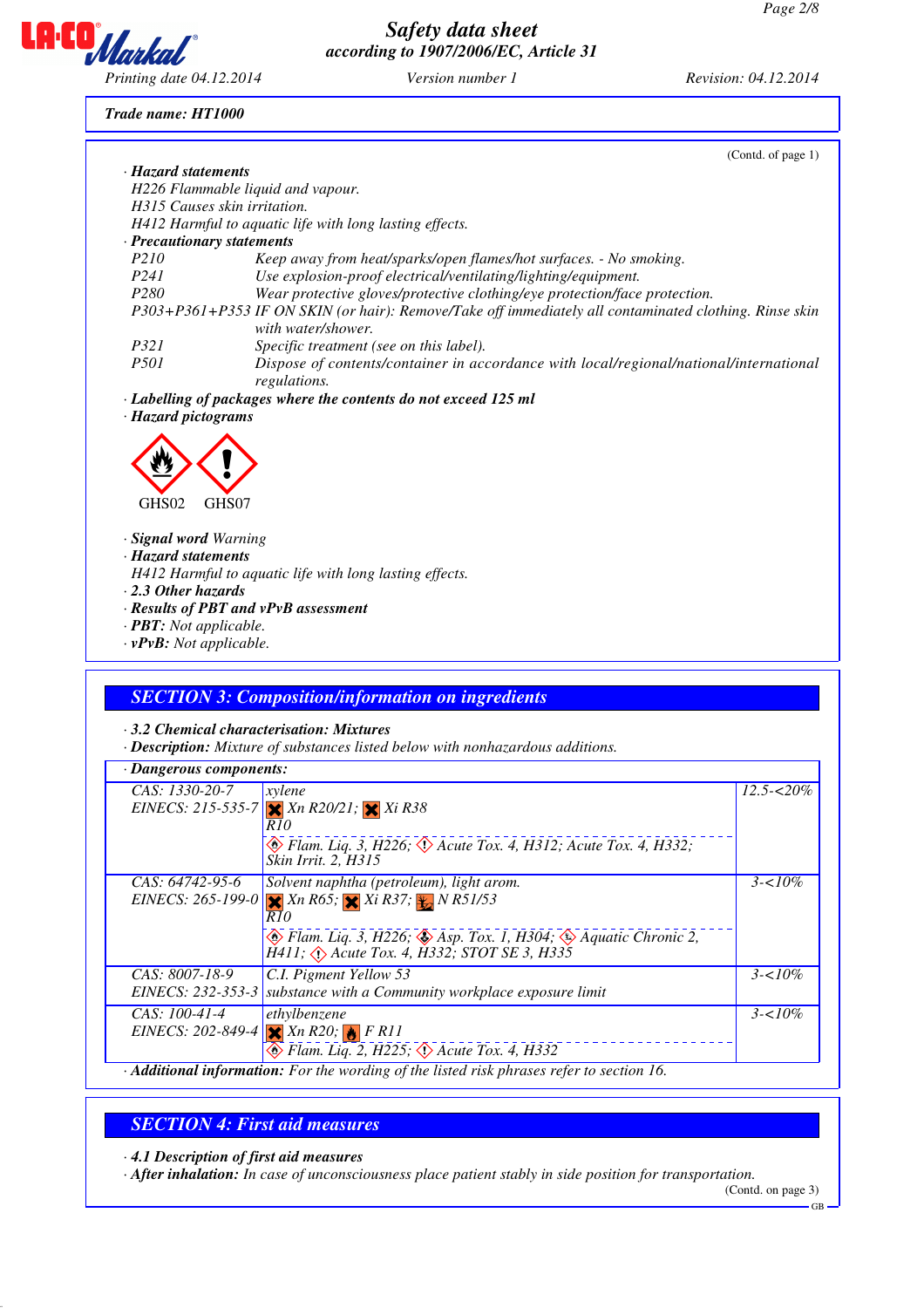

(Contd. of page 2)

*Trade name: HT1000*

- *· After skin contact: Immediately wash with water and soap and rinse thoroughly.*
- *· After eye contact: Rinse opened eye for several minutes under running water.*
- *· After swallowing: If symptoms persist consult doctor.*
- *· 4.2 Most important symptoms and effects, both acute and delayed No further relevant information available.*
- *· 4.3 Indication of any immediate medical attention and special treatment needed*
- *No further relevant information available.*

### *SECTION 5: Firefighting measures*

- *· 5.1 Extinguishing media*
- *· Suitable extinguishing agents: CO2, sand, extinguishing powder. Do not use water.*
- *· For safety reasons unsuitable extinguishing agents: Water with full jet*
- *· 5.2 Special hazards arising from the substance or mixture No further relevant information available.*
- *· 5.3 Advice for firefighters*
- *· Protective equipment: No special measures required.*

## *SECTION 6: Accidental release measures*

*· 6.1 Personal precautions, protective equipment and emergency procedures Wear protective equipment. Keep unprotected persons away.*

- *· 6.2 Environmental precautions: Do not allow product to reach sewage system or any water course. Inform respective authorities in case of seepage into water course or sewage system.*
- *· 6.3 Methods and material for containment and cleaning up: Absorb with liquid-binding material (sand, diatomite, acid binders, universal binders, sawdust). Ensure adequate ventilation. Do not flush with water or aqueous cleansing agents*
- *· 6.4 Reference to other sections See Section 7 for information on safe handling. See Section 8 for information on personal protection equipment. See Section 13 for disposal information.*

# *SECTION 7: Handling and storage*

- *· 7.1 Precautions for safe handling Ensure good ventilation/exhaustion at the workplace. Prevent formation of aerosols.*
- *· Information about fire and explosion protection:*
- *Keep ignition sources away Do not smoke. Protect from heat.*

*Protect against electrostatic charges.*

- *· 7.2 Conditions for safe storage, including any incompatibilities*
- *· Storage:*
- *· Requirements to be met by storerooms and receptacles: No special requirements.*
- *· Information about storage in one common storage facility: Not required.*
- *· Further information about storage conditions:*
- *Keep container tightly sealed.*

*Protect from heat and direct sunlight.*

*· 7.3 Specific end use(s) No further relevant information available.*

## *SECTION 8: Exposure controls/personal protection*

*· Additional information about design of technical facilities: No further data; see item 7.*

(Contd. on page 4)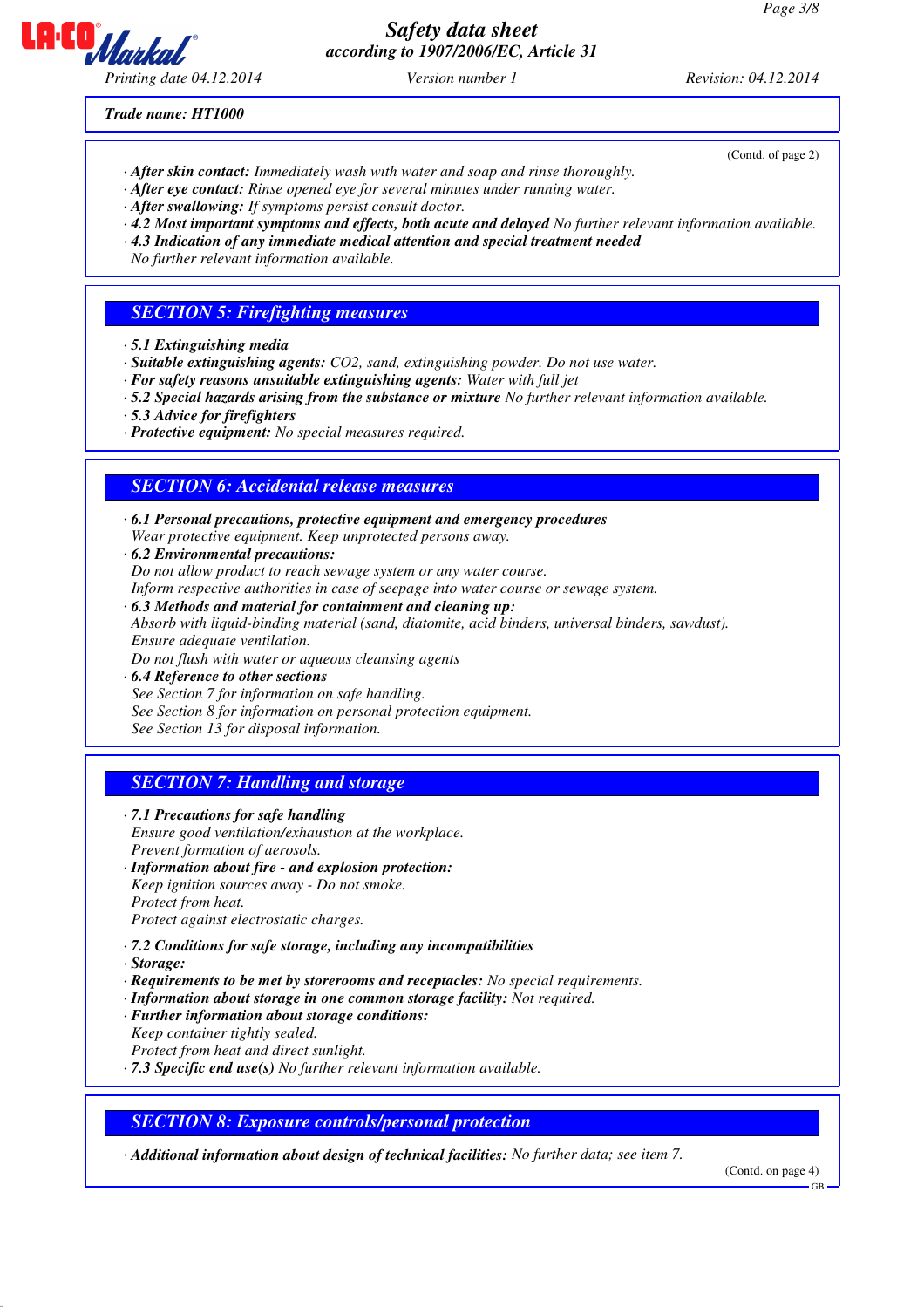

(Contd. of page 3)

*Trade name: HT1000*

| $\cdot$ 8.1 Control parameters                                                                                                                                                                                                                                                                                                                                                                                                                                                                                                                                                                                                                                                                                                                                                                                                                                                                                                      |
|-------------------------------------------------------------------------------------------------------------------------------------------------------------------------------------------------------------------------------------------------------------------------------------------------------------------------------------------------------------------------------------------------------------------------------------------------------------------------------------------------------------------------------------------------------------------------------------------------------------------------------------------------------------------------------------------------------------------------------------------------------------------------------------------------------------------------------------------------------------------------------------------------------------------------------------|
| · Ingredients with limit values that require monitoring at the workplace:                                                                                                                                                                                                                                                                                                                                                                                                                                                                                                                                                                                                                                                                                                                                                                                                                                                           |
| 1330-20-7 xylene                                                                                                                                                                                                                                                                                                                                                                                                                                                                                                                                                                                                                                                                                                                                                                                                                                                                                                                    |
| WEL Short-term value: 441 mg/m <sup>3</sup> , 100 ppm<br>Long-term value: 220 mg/m <sup>3</sup> , 50 ppm                                                                                                                                                                                                                                                                                                                                                                                                                                                                                                                                                                                                                                                                                                                                                                                                                            |
| Sk; BMGV                                                                                                                                                                                                                                                                                                                                                                                                                                                                                                                                                                                                                                                                                                                                                                                                                                                                                                                            |
| 8007-18-9 C.I. Pigment Yellow 53                                                                                                                                                                                                                                                                                                                                                                                                                                                                                                                                                                                                                                                                                                                                                                                                                                                                                                    |
| WEL Long-term value: $0.5$ mg/m <sup>3</sup><br>as Ni                                                                                                                                                                                                                                                                                                                                                                                                                                                                                                                                                                                                                                                                                                                                                                                                                                                                               |
| 100-41-4 ethylbenzene                                                                                                                                                                                                                                                                                                                                                                                                                                                                                                                                                                                                                                                                                                                                                                                                                                                                                                               |
| WEL Short-term value: $552$ mg/m <sup>3</sup> , 125 ppm<br>Long-term value: 441 mg/m <sup>3</sup> , 100 ppm<br>Sk                                                                                                                                                                                                                                                                                                                                                                                                                                                                                                                                                                                                                                                                                                                                                                                                                   |
| · Ingredients with biological limit values:                                                                                                                                                                                                                                                                                                                                                                                                                                                                                                                                                                                                                                                                                                                                                                                                                                                                                         |
| 1330-20-7 xylene                                                                                                                                                                                                                                                                                                                                                                                                                                                                                                                                                                                                                                                                                                                                                                                                                                                                                                                    |
| $BMGV$ 650 mmol/mol creatinine                                                                                                                                                                                                                                                                                                                                                                                                                                                                                                                                                                                                                                                                                                                                                                                                                                                                                                      |
| Medium: urine                                                                                                                                                                                                                                                                                                                                                                                                                                                                                                                                                                                                                                                                                                                                                                                                                                                                                                                       |
| Sampling time: post shift<br>Parameter: methyl hippuric acid                                                                                                                                                                                                                                                                                                                                                                                                                                                                                                                                                                                                                                                                                                                                                                                                                                                                        |
| · Additional information: The lists valid during the making were used as basis.                                                                                                                                                                                                                                                                                                                                                                                                                                                                                                                                                                                                                                                                                                                                                                                                                                                     |
| $\cdot$ 8.2 Exposure controls<br>· Personal protective equipment:<br>· General protective and hygienic measures:<br>Keep away from foodstuffs, beverages and feed.<br>Immediately remove all soiled and contaminated clothing<br>Wash hands before breaks and at the end of work.<br>Avoid contact with the skin.<br>Avoid contact with the eyes and skin.<br>· Respiratory protection:<br>In case of brief exposure or low pollution use respiratory filter device. In case of intensive or longer exposure<br>use self-contained respiratory protective device.<br>· Protection of hands:<br>Protective gloves                                                                                                                                                                                                                                                                                                                    |
| The glove material has to be impermeable and resistant to the product/ the substance/ the preparation.<br>Due to missing tests no recommendation to the glove material can be given for the product/ the preparation/<br>the chemical mixture.<br>Selection of the glove material on consideration of the penetration times, rates of diffusion and the<br>degradation<br>· Material of gloves<br>The selection of the suitable gloves does not only depend on the material, but also on further marks of quality<br>and varies from manufacturer to manufacturer. As the product is a preparation of several substances, the<br>resistance of the glove material can not be calculated in advance and has therefore to be checked prior to the<br>application.<br>· Penetration time of glove material<br>The exact break through time has to be found out by the manufacturer of the protective gloves and has to be<br>observed. |

(Contd. on page 5) GB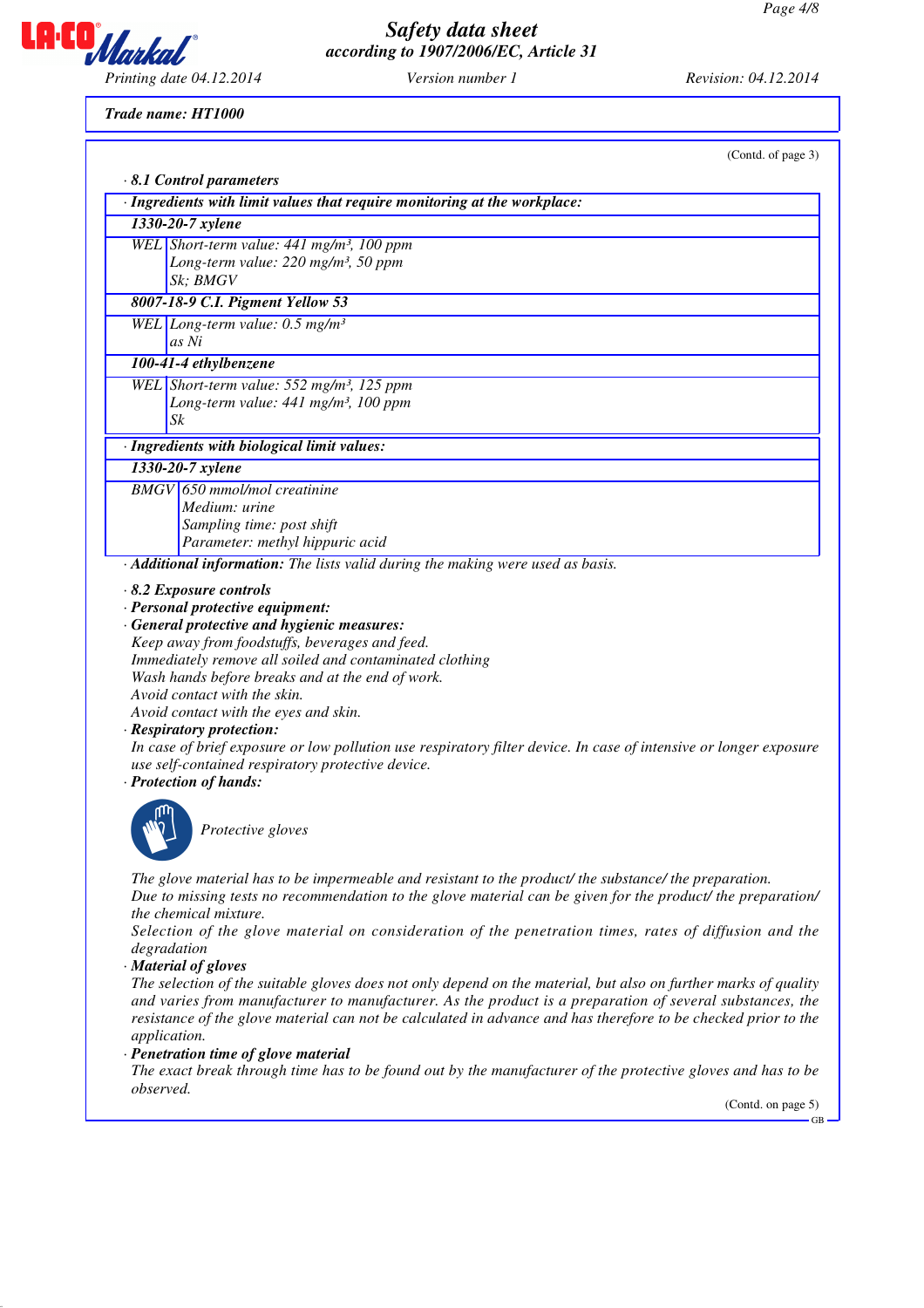

(Contd. of page 4)

*Trade name: HT1000*

*· Eye protection:*



`R*Tightly sealed goggles*

# *SECTION 9: Physical and chemical properties*

| · 9.1 Information on basic physical and chemical properties |                                                                      |
|-------------------------------------------------------------|----------------------------------------------------------------------|
| <b>General Information</b>                                  |                                                                      |
| $\cdot$ Appearance:                                         |                                                                      |
| Form:<br>Colour:                                            | Fluid<br>According to product specification                          |
| $\cdot$ Odour:                                              | Characteristic                                                       |
| · Odour threshold:                                          | Not determined.                                                      |
| $\cdot$ pH-value:                                           | Not determined.                                                      |
|                                                             |                                                                      |
| · Change in condition                                       |                                                                      |
| <b>Melting point/Melting range:</b>                         | Undetermined.<br>137 °C                                              |
| <b>Boiling point/Boiling range:</b>                         |                                                                      |
| · Flash point:                                              | 30 °C                                                                |
| · Flammability (solid, gaseous):                            | Not applicable.                                                      |
| · Ignition temperature:                                     | 450 $\degree$ C                                                      |
| · Decomposition temperature:                                | Not determined.                                                      |
| · Self-igniting:                                            | Product is not selfigniting.                                         |
| · Danger of explosion:                                      | Product is not explosive. However, formation of explosive air/vapour |
|                                                             | mixtures are possible.                                               |
| · Explosion limits:                                         |                                                                      |
| Lower:                                                      | 1.1 Vol $\%$                                                         |
| <b>Upper:</b>                                               | 7.0 Vol %                                                            |
| $\cdot$ Vapour pressure at 20 °C:                           | $6.7$ $hPa$                                                          |
| $\cdot$ Density:                                            | Not determined.                                                      |
| · Relative density                                          | Not determined.                                                      |
| · Vapour density                                            | Not determined.                                                      |
| $\cdot$ Evaporation rate                                    | Not determined.                                                      |
| · Solubility in / Miscibility with                          |                                                                      |
| water:                                                      | Not miscible or difficult to mix.                                    |
| · Partition coefficient (n-octanol/water): Not determined.  |                                                                      |
| · Viscosity:                                                |                                                                      |
| Dynamic:                                                    | Not determined.                                                      |
| Kinematic at 20 $^{\circ}C$ :                               | 300 s (ISO 6 mm)                                                     |
| · Solvent content:                                          |                                                                      |
| <b>Organic solvents:</b>                                    | 27.9%                                                                |
| $VOC$ (EC)                                                  | 27.90%                                                               |
| <b>Solids content:</b>                                      | 17.5%                                                                |
| .9.2 Other information                                      | No further relevant information available.                           |
|                                                             | GB-                                                                  |

(Contd. on page 6)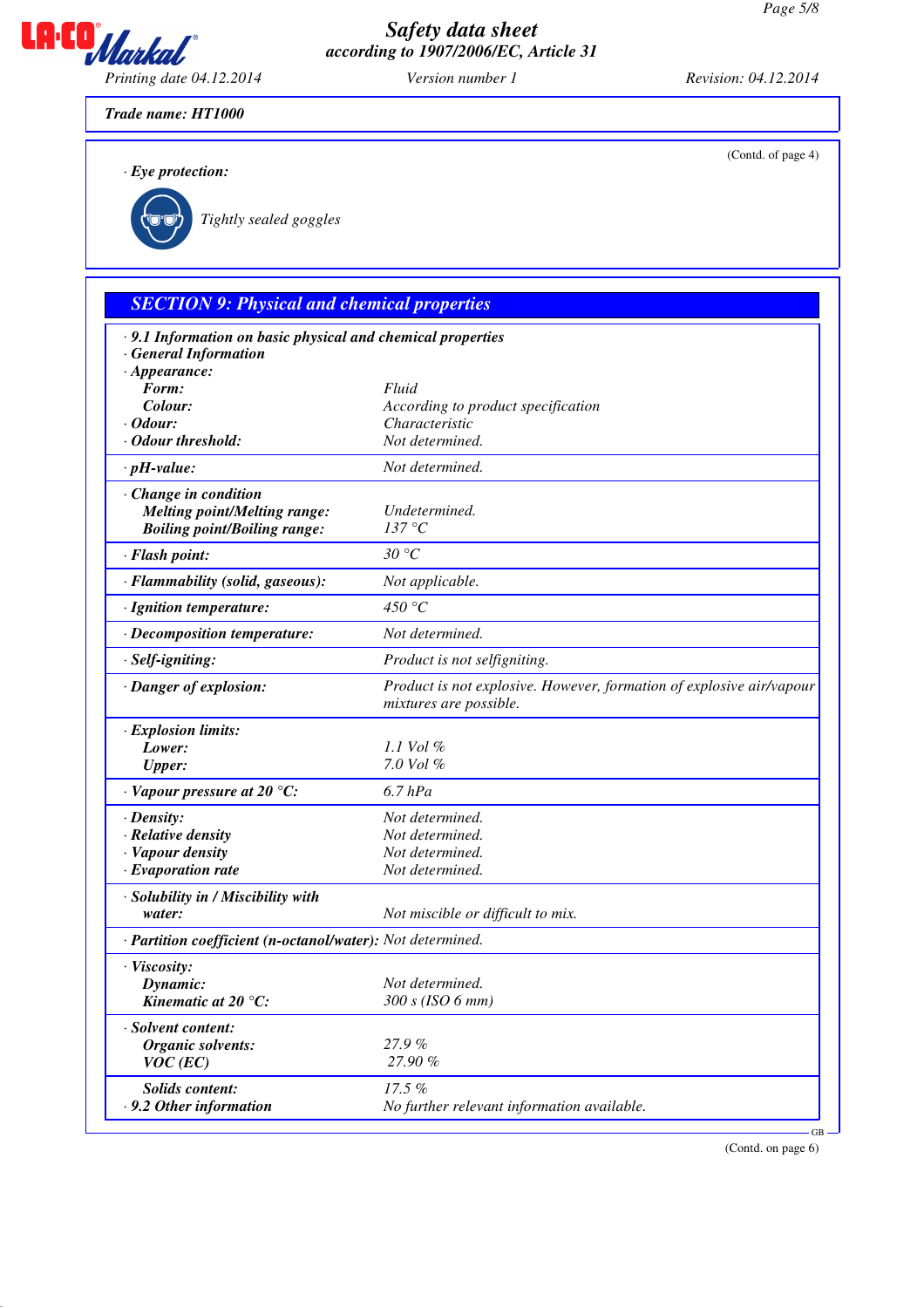

*Trade name: HT1000*

(Contd. of page 5)

### *SECTION 10: Stability and reactivity*

- *· 10.1 Reactivity*
- *· 10.2 Chemical stability*
- *· Thermal decomposition / conditions to be avoided: No decomposition if used according to specifications.*
- *· 10.3 Possibility of hazardous reactions No dangerous reactions known.*
- *· 10.4 Conditions to avoid No further relevant information available.*
- *· 10.5 Incompatible materials: No further relevant information available.*
- *· 10.6 Hazardous decomposition products: No dangerous decomposition products known.*

### *SECTION 11: Toxicological information*

- *· 11.1 Information on toxicological effects*
- *· Acute toxicity:*

### *· LD/LC50 values relevant for classification:*

| 1330-20-7 xylene |      |                                                     |
|------------------|------|-----------------------------------------------------|
| Oral             | LD50 | $4300$ mg/kg (rat)                                  |
| Dermal           | LD50 | $2000$ mg/kg (rabbit)                               |
|                  |      | 64742-95-6 Solvent naphtha (petroleum), light arom. |
| Oral             | LD50 | $>6800$ mg/kg (rat)                                 |
| Dermal           | LD50 | $>3400$ mg/kg (rab)                                 |

*Inhalative LC50/4 h >10.2 mg/l (rat)*

- *· Primary irritant effect:*
- *· on the skin: Irritant to skin and mucous membranes.*
- *· on the eye: No irritating effect.*
- *· Sensitisation: No sensitising effects known.*
- *· Additional toxicological information:*

*The product shows the following dangers according to the calculation method of the General EU Classification Guidelines for Preparations as issued in the latest version: Irritant*

### *SECTION 12: Ecological information*

*· 12.1 Toxicity*

- *· Aquatic toxicity: No further relevant information available.*
- *· 12.2 Persistence and degradability No further relevant information available.*
- *· 12.3 Bioaccumulative potential No further relevant information available.*
- *· 12.4 Mobility in soil No further relevant information available.*
- *· Ecotoxical effects:*
- *· Remark: Harmful to fish*
- *· Additional ecological information:*
- *· General notes: Harmful to aquatic organisms*
- *· 12.5 Results of PBT and vPvB assessment*
- *· PBT: Not applicable.*
- *· vPvB: Not applicable.*
- *· 12.6 Other adverse effects No further relevant information available.*

## *SECTION 13: Disposal considerations*

- *· 13.1 Waste treatment methods*
- *· Recommendation*

*Must not be disposed together with household garbage. Do not allow product to reach sewage system.*

(Contd. on page 7)

GB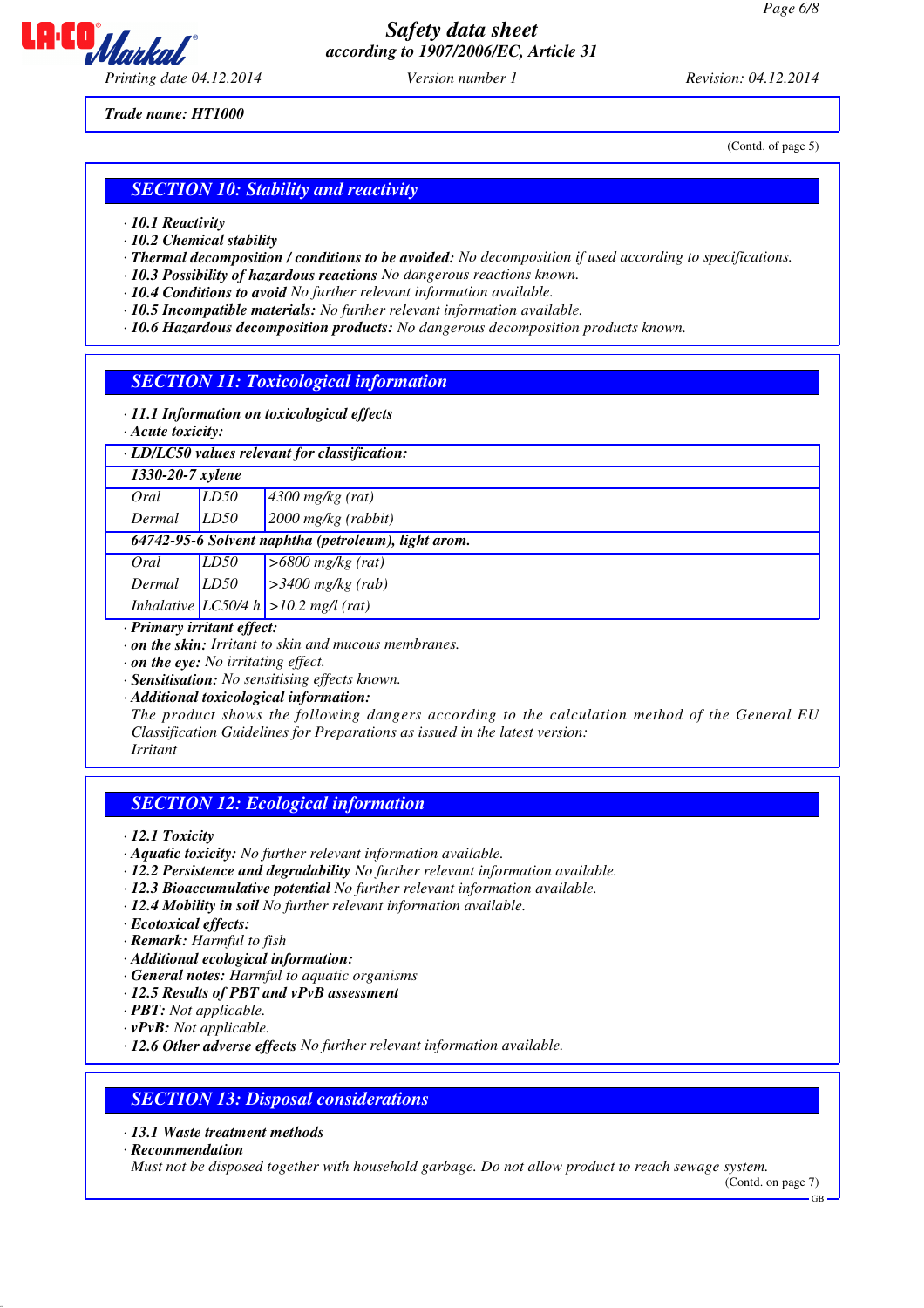

*Trade name: HT1000*

*· Uncleaned packaging:*

*· Recommendation: Disposal must be made according to official regulations.*

| <b>SECTION 14: Transport information</b>                                                 |                                |  |
|------------------------------------------------------------------------------------------|--------------------------------|--|
| $\cdot$ 14.1 UN-Number<br>$-$ ADR, ADN, IMDG<br>$\cdot$ IATA                             | not regulated<br><b>UN1263</b> |  |
| $\cdot$ 14.2 UN proper shipping name<br>$-$ ADR, ADN, IMDG<br>$\cdot$ <i>IATA</i>        | not regulated<br><b>PAINT</b>  |  |
| $\cdot$ 14.3 Transport hazard class(es)<br>· ADR, ADN, IMDG<br>$\cdot$ Class             | not regulated                  |  |
| $\cdot$ <i>IATA</i><br>$\cdot$ Class<br>$\cdot$ <i>Label</i>                             | 3 Flammable liquids.<br>3      |  |
| · 14.4 Packing group<br>$\cdot$ ADR, IMDG<br>$\cdot$ <i>IATA</i>                         | not regulated<br>III           |  |
| · 14.5 Environmental hazards:<br>$\cdot$ Marine pollutant:                               | No                             |  |
| $\cdot$ 14.6 Special precautions for user                                                | Not applicable.                |  |
| · 14.7 Transport in bulk according to Annex II of<br><b>MARPOL73/78 and the IBC Code</b> | Not applicable.                |  |
| · UN "Model Regulation":                                                                 | $\overline{\phantom{0}}$       |  |

*SECTION 15: Regulatory information*

*· 15.1 Safety, health and environmental regulations/legislation specific for the substance or mixture No further relevant information available.*

*· 15.2 Chemical safety assessment: A Chemical Safety Assessment has not been carried out.*

# *SECTION 16: Other information*

*This information is based on our present knowledge. However, this shall not constitute a guarantee for any specific product features and shall not establish a legally valid contractual relationship.*

### *· Relevant phrases*

- *H225 Highly flammable liquid and vapour.*
- *H226 Flammable liquid and vapour.*
- *H304 May be fatal if swallowed and enters airways.*
- *H312 Harmful in contact with skin.*
- *H315 Causes skin irritation.*
- *H332 Harmful if inhaled.*
- *H335 May cause respiratory irritation.*

(Contd. on page 8)

GB

(Contd. of page 6)